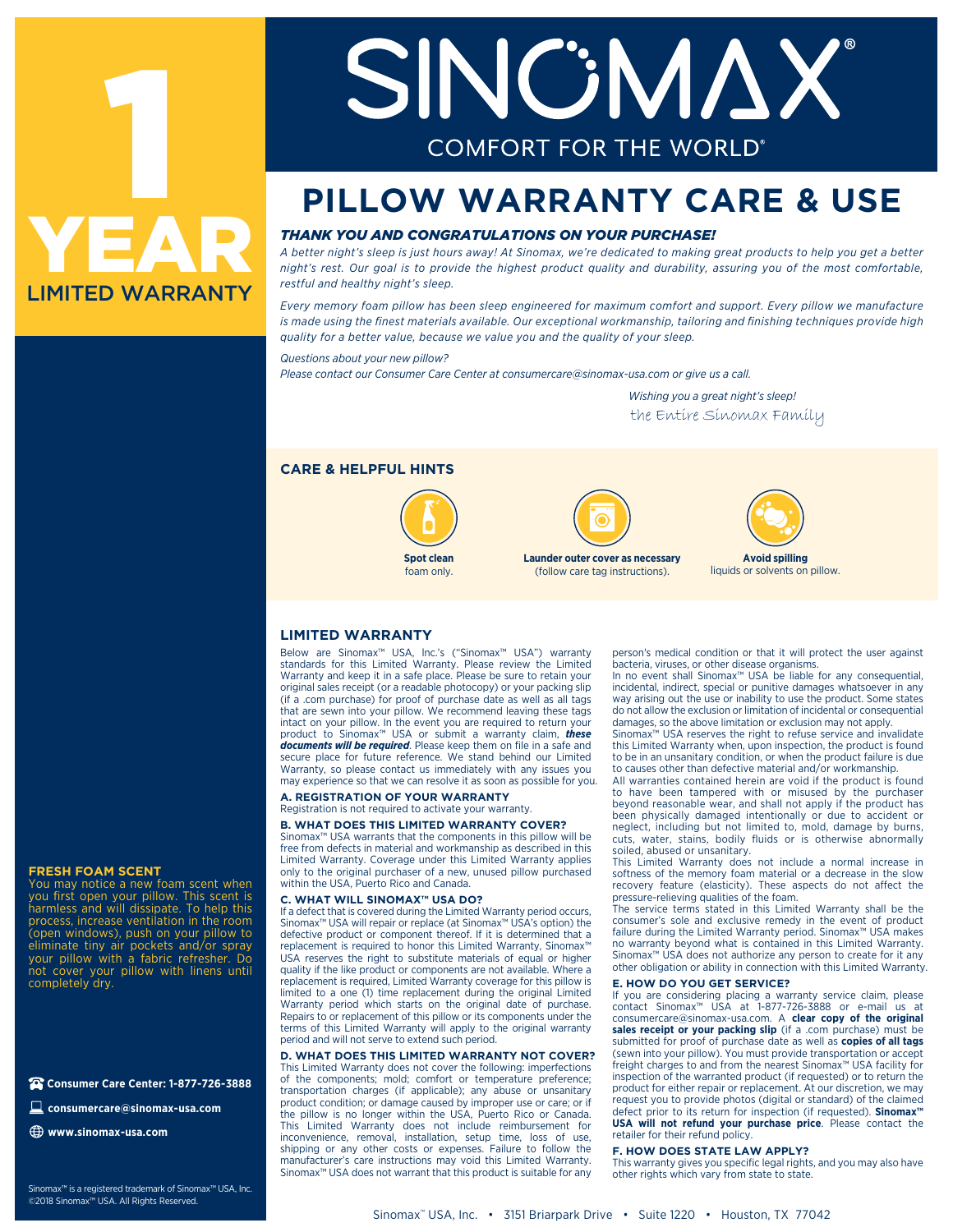# 1 GARANTÍA LIMITADA AÑOS DE

**consumercare@sinomax-usa.com**

Sinomax™ es una marca registrada de Sinomax™ USA, Inc. © 2018 Sinomax™ USA. Todos los derechos reservados.

**Centro de Atención al Cliente: 1-877-726-3888**

**ESPUMA CON OLOR FRESCO** Es posible que note olor a espuma nueva cuando abra la almohada por primera vez. Este olor es inofensivo y se disipará. Para ayudar a este proceso, mejore la ventilación en la habitación (abra las ventanas), presione su almohada para eliminar las pequeñas bolsas de aire y/o rocíe su almohada con un producto para refrescar telas. No cubra su almohada con la funda hasta que esté completamente seca.

**www.sinomax-usa.com**

# SINCEMAX **COMFORT FOR THE WORLD**

#### **CUIDADO Y USO PARA LA GARANTÍA DE LA ALMOHADA**

#### *¡MUCHAS GRACIAS Y FELICITACIONES POR SU COMPRA!*

*¡Gozar una mejor noche de sueño está a solo unas horas! En Sinomax, nos dedicamos a crear excelentes productos para ayudarle a obtener un mejor descanso nocturno. Nuestro objetivo es proporcionar la máxima calidad y durabilidad del producto, garantizándole un sueño nocturno más cómodo, relajante y saludable.*

*Todas las almohadas de espuma viscoelástica han sido diseñadas para brindar la máxima comodidad y apoyo para dormir. Cada almohada que fabricamos está hecha con los mejores materiales disponibles. Nuestras excepcionales técnicas de fabricación, adaptación y acabado brindan una alta calidad y mejor valor, porque lo valoramos tanto a usted como la calidad de su sueño.*

#### *¿Preguntas sobre la nueva almohada?*

*Póngase en contacto con nuestro Centro de Atención al Cliente en consumercare@sinomax-usa.com o llámenos.*

 *¡Le deseamos un fabuloso descanso nocturno!* toda la familia Sinomax

#### **CUIDADO & CONSEJOS ÚTILES**



**Limpie las manchas** de la espuma solamente.



**Lave y planche la funda según sea necesario** (siga las instrucciones de la etiqueta de cuidado).



**Evite derramar** líquidos o disolventes sobre la almohada

#### **GARANTÍA LIMITADA**

A continuación, se detallan los estándares de garantía de Sinomax™ USA, lnc. ("Sinomax™ USA") para esta Garantía Limitada. Revise la Garantía Limitada y guárdela en un lugar seguro. Asegúrese de conservar su recibo de compra original (o una fotocopia legible) o su comprobante de entrega (si es una compra hecha por Internet) como prueba de la fecha de compra, así como todas las etiquetas que están cosidas en su almohada. Recomendamos dejar estas etiquetas intactas en su almohada. En el caso de que deba devolver<br>su producto a Sinomax™ USA o presentar una reclamación de<br>garantía, **se requerirán estos documentos**. Guárdelos en un lugar seguro para futura referencia. Respaldamos nuestra Garantía Limitada, así que contáctenos de inmediato para cualquier problema que pueda tener, para que podamos resolverlo lo antes posible.

#### **A. REGISTRO DE SU GARANTÍA**

No es necesario registrarse para activar su garantía.

#### **B. ¿QUÉ CUBRE ESTA GARANTÍA LIMITADA?**

Sinomax™ USA garantiza que los componentes de esta almohada estarán libres de defectos en el material y la mano de obra, tal como se describe en esta Garantía Limitada. La cobertura en virtud de esta Garantía Limitada se aplica solo al comprador original de una almohada nueva no utilizada y comprada en los Estados Unidos, Puerto Rico y Canadá.

#### **C. ¿QUÉ HARÁ SINOMAX™ USA?**

Si ocurre un defecto que está cubierto durante el período de Garantía Limitada, Sinomax™ USA reparará o reemplazará (a opción de Sinomax™ USA) el producto defectuoso o su componente. Si se determina que se requiere un reemplazo para cumplir con esta Garantía Limitada, Sinomax™ USA se reserva el derecho de sustituir materiales de igual o mayor calidad si el producto o los componentes similares no están disponibles. Cuando se requiere un reemplazo, la cobertura de la Garantía Limitada para esta almohada se limita a un (1) reemplazo durante el período original de la Garantía Limitada que comienza en la fecha original de compra. Las reparaciones o el reemplazo de esta almohada o sus componentes bajo los términos de esta Garantía Limitada se aplicarán al período de garantía original y no servirán para extender dicho período.

#### **D. ¿QUÉ NO CUBRE ESTA GARANTÍA LIMITADA?**

Esta Garantía Limitada no cubre lo siguiente: imperfecciones de los componentes; moho; preferencias de comodidad o temperatura; cargos de transporte (si corresponde); cualquier abuso o condición de producto insalubre; o daños causados por uso o cuidado inadecuado; o si la almohada ya no está en el interior de los Estados Unidos, Puerto Rico o Canadá. Esta Garantía Limitada no incluye el reembolso por inconvenientes, remoción, instalación, tiempo de instalación, pérdida de uso, envío o cualquier otro costo o gasto. El incumplimiento de las instrucciones de cuidado del fabricante podría anular esta Garantía Limitada. Sinomax™ USA no garantiza que este producto sea adecuado

para una afección médica de cualquier persona o que proteja al usuario contra bacterias, virus u otros transmisores de enfermedades.

En ningún caso, Sinomax™ USA será responsable en absoluto por los daños consecuentes, incidentales, indirectos, especiales o punitivos de ninguna manera que surjan del uso o la imposibilidad de usar el producto. Algunos estados no permiten la exclusión o limitación de daños incidentales o consecuentes, por lo que la limitación o exclusión anterior podría no ser aplicable.

Sinomax™ USA se reserva el derecho de rechazar el servicio e invalidar esta Garantía Limitada cuando, después de la inspección, el producto se encuentre en una condición no higiénica, o cuando la falla del producto se deba a causas que no sean materiales defectuosos y/o mano de obra. Todas las garantías que se expresan en este documento son nulas si se descubre que el producto ha sido manipulado o usado incorrectamente por el comprador más allá del uso razonable, y no serán aplicables si el producto ha sido dañado físicamente de manera intencional o debido a un accidente o negligencia, incluidos, entre otros, el moho y los daños causados por quemaduras, cortes, agua, manchas, fluidos corporales o está anormalmente sucio, maltratado o insalubre.

Esta Garantía Limitada no incluye un aumento normal en la suavidad del material de espuma viscoelástica o una disminución en la función de recuperación lenta (elasticidad). Estos aspectos no afectan las cualidades de alivio de la presión de la espuma.

Los términos de servicio establecidos en esta Garantía Limitada serán el único y exclusivo recurso del consumidor en caso de falla del producto durante el período de Garantía Limitada. Sinomax™ USA no ofrece ninguna garantía más allá de lo contenido en esta Garantía Limitada. Sinomax™ USA no autoriza a ninguna persona a crear para ellos ninguna otra obligación o capacidad en relación con esta Garantía Limitada.

#### **E. ¿CÓMO OBTENER EL SERVICIO?**

Si está considerando realizar una reclamación de servicio de garantía, comuníquese con Sinomax™ USA al 1-877-726-3888 o envíenos un correo electrónico a consumercare@sinomax-usa.com. Se debe enviar una **copia legible del recibo de compra original o su comprobante de empaque** (si es una compra hecha por Internet) como prueba de la fecha de compra, así como **copias de todas las etiquetas** (cosidas a su almohada). Usted debe proporcionar el transporte o aceptar los cargos de transporte desde y hacia la instalación de Sinomax™ USA más cercana para la inspección del producto garantizado (si se solicita) o para devolver el producto para reparación o reemplazo. A nuestra discreción, podemos solicitarle que proporcione fotos (digitales o estándar) del defecto reclamado antes de su devolución para la inspección (si se solicita). Sinomax™ USA no reembolsará el precio de compra. Póngase en contacto con el distribuidor para obtener su política de reembolso.

#### **F. ¿CÓMO SE APLICA LA LEY ESTATAL?**

Esta garantía le otorga derechos legales específicos y es posible que también tenga otros derechos que pueden variar de un estado a otro.